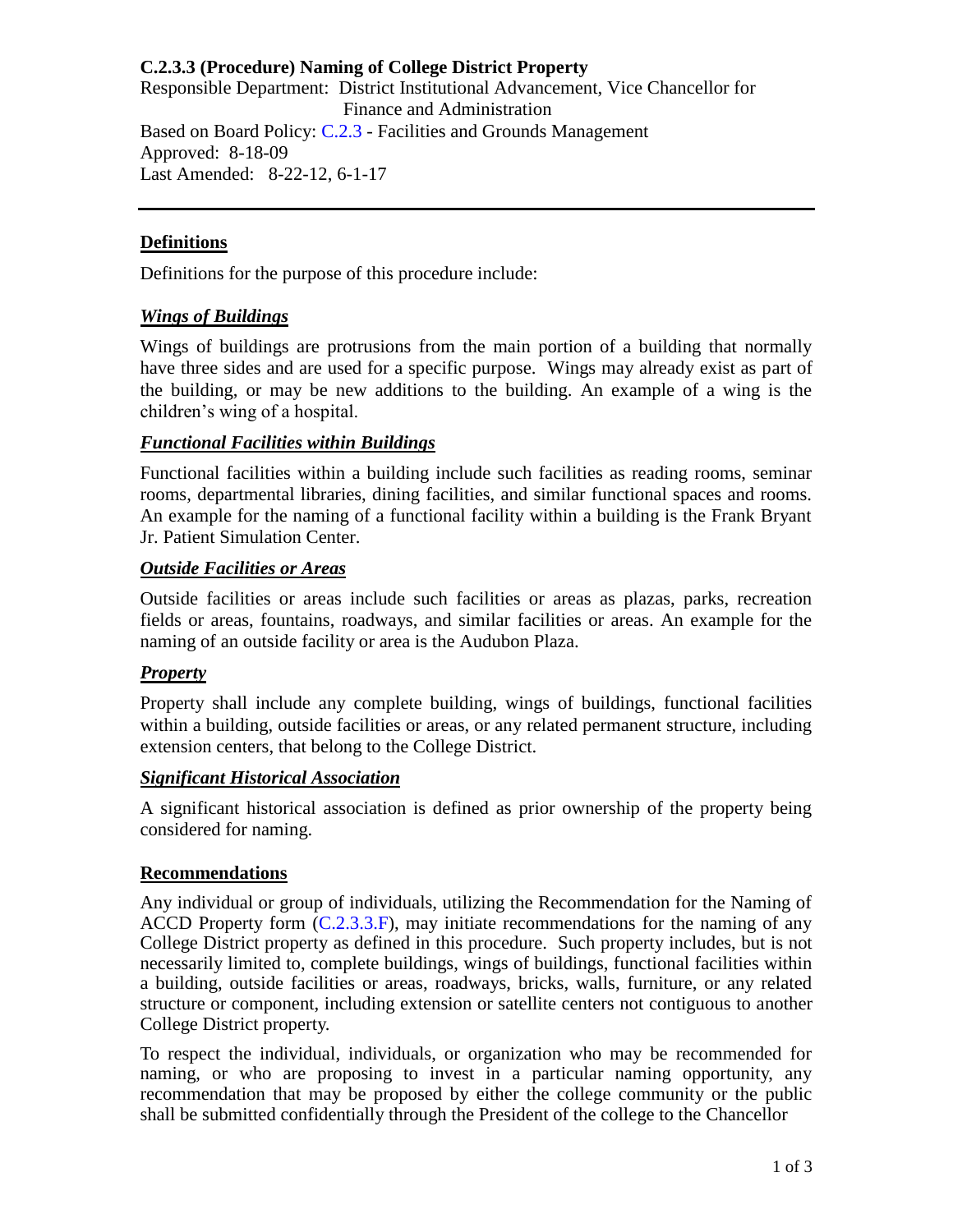# **C.2.3.3 (Procedure) Naming of College District Property**

Responsible Department: District Institutional Advancement, Vice Chancellor for Finance and Administration Based on Board Policy: [C.2.3](https://www.alamo.edu/siteassets/district/about-us/leadership/board-of-trustees/policies-pdfs/section-c/c.2.3-policy.pdf) - Facilities and Grounds Management Approved: 8-18-09 Last Amended: 8-22-12, 6-1-17

for review and possible recommendation to an ad hoc committee of the Board. Naming opportunities recommended by the ad hoc committee will be presented to the full Board for consideration.

Any individual or group of individuals whose recommendation for naming College District property has been accepted and approved by the Board shall raise a contributed amount equal to an assessed contribution value assigned to the property for naming purposes, or alternatively justify a naming opportunity that is so significant that a donation is determined by the Board to be unnecessary in accordance Policy [C.2.3.](https://www.alamo.edu/siteassets/district/about-us/leadership/board-of-trustees/policies-pdfs/section-c/c.2.3-policy.pdf)

### **Property Located at a College Site**

Any person making suggestions for the naming of College District property located at a college site shall submit proposals to the President of the college. The President shall forward recommendations received, with the President's own recommendation, to the Chancellor or the Chancellor's designated representative. The Chancellor shall retain the prerogative, after discussion with the Alamo Colleges Foundation Board of Directors and the person, persons, or organization for whom property is being considered to be named, as appropriate, to either forward, or not forward, any recommendations received, to the Board for consideration. The Chancellor will advise the President from whom the recommendation came concerning the action taken on the recommendation.

### **Property Located at a Site Other than at a College**

For the naming of College District property located at a site other than at a college, the Chancellor shall retain the prerogative, after discussion with the Alamo Colleges Foundation Board of Directors and the person, persons, or organization for whom, or for which, it is proposed that the property be named, to either forward, or not forward, all recommendations received to the Board for consideration.

### **Valuation of Property for Naming Purposes**

Where property is being considered for naming based on the consideration of funds or other resources generated for the benefit of the College District, the College District shall base the selection of such property on an assessed contribution value of the property. This procedure creates a presumption that the assessed contribution value of a property amounts to no more than 25 percent of the reconstruction cost modified by factors of location, prominence and functionality of the property to be named. The College District Office of Institutional Advancement, working with the College District facilities, purchasing, finance, and other departments shall coordinate assignment of assessed contribution values to determine a fair contribution value for each property.

The Alamo Colleges Foundation Board of Directors and the College District Office of Institutional Advancement shall maintain a comprehensive and current list of all College District properties with associated contribution values. The Alamo Colleges Foundation Board of Directors and the College District Office of Institutional Advancement shall also maintain a current and complete list of all existing named College District properties.

Each college's office of institutional advancement shall maintain complete and current sub-listings for its respective college.